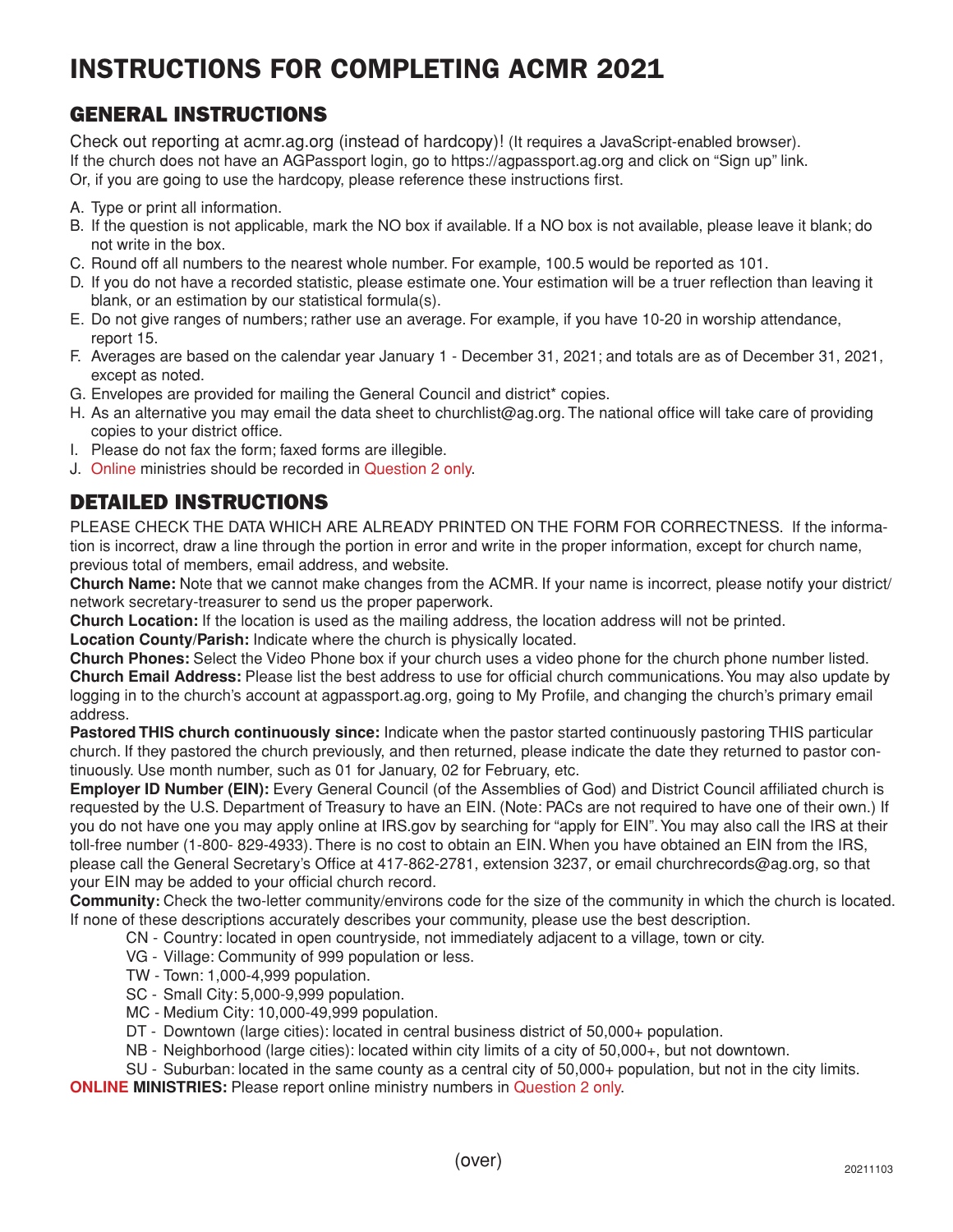# INSTRUCTIONS FOR COMPLETING ACMR 2021 (continued)

### VITAL STATISTICS

- **1. In-Person Major Worship Service Attendance:** All persons, including all children present during the Major worship service(s), including children's church. Include Saturday night worship attendance here if it is an alternative to Sunday A.M. worship. If you do not have a Sunday A.M. worship service, record attendance for your major worship services here. Report actual average if possible. To figure average attendance, add the attendance of each week's services and divide by the number of weeks in the year (usually 52). If you do not have an actual average, report an estimate. Begin now to keep accurate records for future reporting. EXCEPTION CLAUSE: When extreme weather, major epidemic, or similar disaster beyond the control of the church causes cancellation or drastic reduction in attendance, such weeks may be omitted in figuring weekly averages.
- **2. Online Audience:** Please report numbers for your online audience in this question only. Include the total weekly average of online viewers who have interacted with your video content (e.g., comments and messages). This total is not limited to the USA.
- **3. Conversions:** Report all persons (all ages) in the USA ONLY who confessed Christ as Savior for the first time as a result of your church's ministries (including prisons), whether or not they became members. Be sure that various departments do not duplicate reports of conversions.
- **4. Water Baptisms:** Report all persons, including children and youth, baptized in water during the year.
- **5. Spirit Baptisms:** Report all persons, including children and youth, who received an initial infilling of the Spirit during this year. IMPORTANT: Please include those who received at a district event (camp, retreat, conference, etc.) or in any other ministry setting.
- **6. Church Primary Ethnicity:** Check to see if the ethnicity of the MAJORITY (51 percent or more of your congregation) is accurate. Our computer codes for ethnic groups are listed on the back of the Data Sheet.
- **7. Adherents Race:** Report the number of all persons who consider your church their home church whether or not they are enrolled as members. Count all ages including children. This number includes members, who by definition are also adherents. Estimate how many of your adherents are primarily Asian or Pacific Islander, Black, Hispanic, Native American (Aleut, Eskimo, American Indian, etc.), White, Other/mixed. Check to see that the grand total adherents equals the sum of all race groups. Note: Ethnicity questions have been added at the request of our Ethnic Fellowships.
- **8. Members:** Report all whom your church considers members, regardless of age (including junior membership). **A.** Total members as of December 31, 2021. Previous total: If the number of members is pre-printed on the form, it is the total members previously reported. Note: this is included for your reference only. If the number is not pre-printed, you do not need to complete it. **B.** Voting members: Do you have 20 members, as defined in your church bylaws, who can vote in business meetings? The Church Type (General Council Affiliated or District Council Affiliated) is listed for your reference.
- **9. P&C Insurance:** Does your church have property and casualty insurance?

#### SUBMISSION INSTRUCTIONS

- **1.** Please make two copies of the completed Data Sheet.
- **2.** Mail your offering/contribution form (if applicable), as well as the ORIGINAL Data Sheet to the general secretary's office using the enclosed Envelope #1, the General Council pre-addressed envelope, postmarked no later than Monday, January 31, 2022.
- **3.** Mail a copy of the Data Sheet to your district office by inserting the district office address portion (of the Contribution Form page) in Envelope #2, the enclosed window envelope, postmarked no later than Monday, January 31, 2022.
- **4.** File a copy of the Data Sheet with the Instructions For Completing ACMR in the church's permanent records.
- **5.** Please note: An option for submitting just the Data Sheet to the general secretary's office is to email it to ChurchList@ ag.org. (We will take care of providing a file to your district office.)

### *THANK YOU!*

#### *P. S. We have an amazing gift for you!*

**FREE RESOURCE.** With a desire for the emotional and mental health of our churches, we have made possible for you to have free access to RightNow Media's mental health resource. It includes a variety of topics addressed by professionals such as depression, grief, marriage, parenting, stress, etc.

The link to sign up is: https://accounts.rightnow.org/account/invite/mentalhealth.

Or you may text "RIGHTNOW MENTAL HEALTH" to 41411 and you will be sent an invitation to activate your free account.

\*"District" also refers to Network.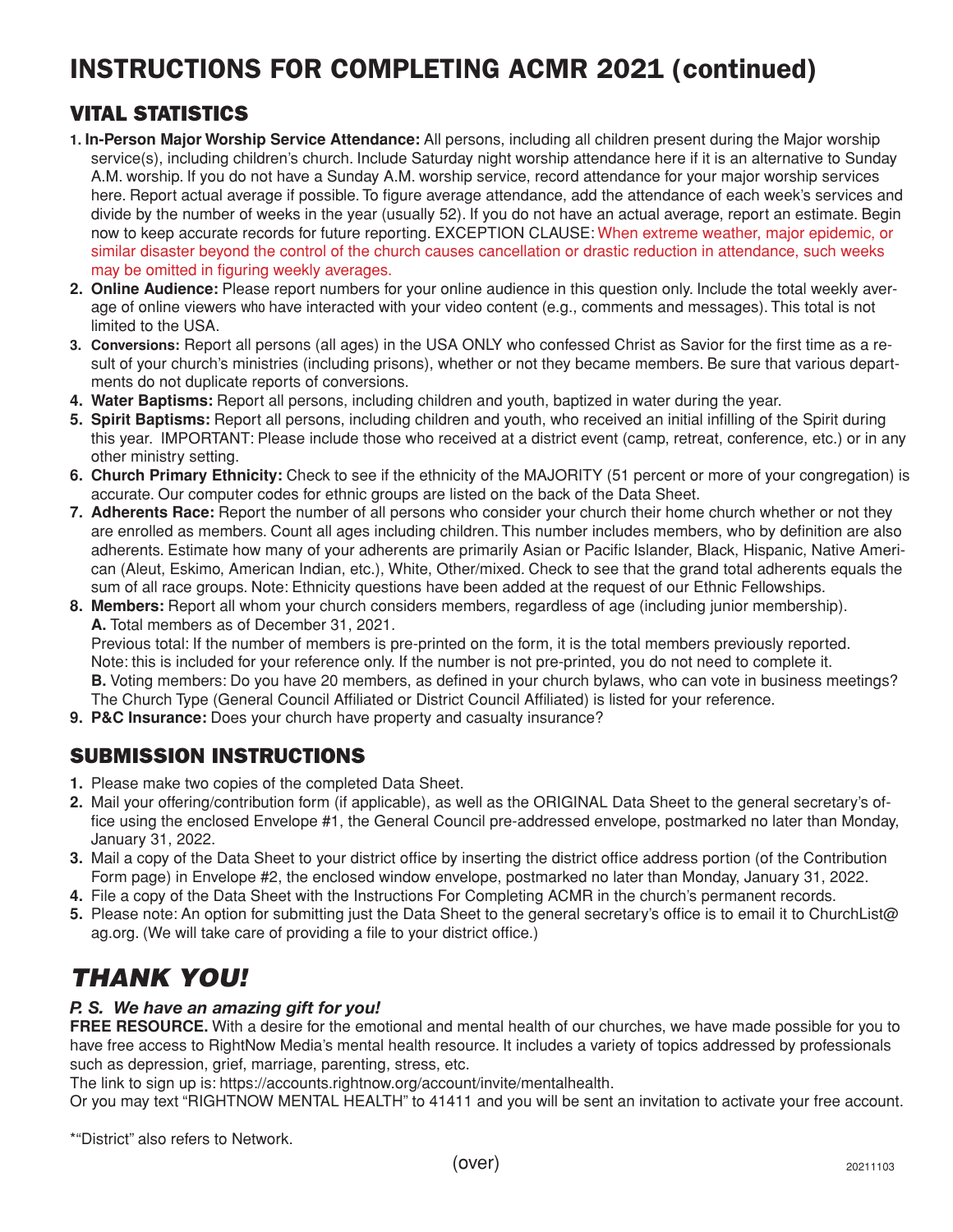# INSTRUCCIONES PARA LLENAR EL ACMR 2021

#### INSTRUCCIONES GENERALES

**¡Presente su informe en acmr.ag.org (en vez de enviar una copia impresa)!** (Se requiere un navegador habilitado con JavaScript). Si la iglesia aún no tiene acceso a AGPassport, vaya a https://agpassport.ag.org y haga clic en el enlace «Sign up». O, si decide usar este formulario, primero lea estas instrucciones.

- A. Ingrese toda la información con un procesador de texto o en letra de molde.
- B. Si la pregunta no aplica, marque el cuadro NO; si no hay un cuadro NO, deje el espacio correspondiente en blanco; no escriba escriba en el espacio.
- C. Solo incluya números enteros. Por ejemplo, la cifra de \$100.5 se escribe como \$101.
- D. Si no cuenta con una cifra, calcule una aproximada. Su aproximación será una representación más cierta que dejar el espacio en blanco o que un cálculo según nuestra fórmula estadística.
- E. No dé un rango de números; use más bien un promedio. Por ejemplo, si tiene entre 10 y 20 que asisten al servicio de adoración, informe 15 personas.
- F. Los promedios se basan en el año calendario del 1ro de enero al 31 de diciembre de 2021; y los totales son del 31 de diciembre de 2021, con las excepciones indicadas.
- G. Se proveen los sobres para el envío por correo al Concilio General y al distrito\*.
- H. Como alternativa, puede enviar la hoja de información por correo electrónico a churchlist@ag.org. La oficina nacional se encargará de proveer las copias a su oficina de distrito.
- I. Por favor, no envíe el formulario por fax, ya que la impresión no es legible.
- J. Los ministerios en línea deben registrarse solo en la Pregunta 2.

### INSTRUCCIONES DETALLADAS

Tenga la bondad de revisar los datos que ya están impresos en el formulario para ver si están correctos. Si la información está incorrecta, tache con una línea la porción errónea y escriba la información correcta, excepto el nombre de la iglesia, el total anterior de miembros, la dirección de correo electrónico y página web.

**Nombre de la iglesia:** Note que no podemos hacer cambios a partir del ACMR. Si el nombre de su iglesia está incorrecto, por favor notifique al secretario-tesorero de su distrito para que nos envíe los documentos correspondientes.

**Ubicación de la iglesia:** Si la ubicación se usa como dirección postal, no se imprimirá la dirección de la ubicación.

**Ubicación del Condado/Parroquia:** Indique la ubicación física de la iglesia.

**Teléfonos de la iglesia:** Marque el cuadro Video Telefónico si su iglesia usa un video teléfono como el número de teléfono que tenemos en nuestra lista.

**Correo electrónico de la iglesia:** Sírvase anotar la mejor dirección para la comunicación oficial con la iglesia. Para actualizar, ingrese a su cuenta de la iglesia en agpassport.ag.org, vaya a My Profile [Mi perfil] y cambie la dirección electrónica principal de la iglesia.

**Fecha en que comenzó a pastorear ESTA iglesia:** Indique cuándo comenzó a pastorear ESTA iglesia. Si por un tiempo dejó de pastorearla, y ha vuelto a pastorearla, indique la fecha en que reinició su servicio. Use el número del mes, como 01 para enero, 02 para febrero, etc.

**Número del empleador (EIN):** El U.S. Department of Treasury (Ministerio de Hacienda) exige que toda iglesia afiliada al Concilio General o Concilio de Distrito de las Asambleas de Dios tenga un número de identificación del empleador. (Nota: No es necesario que los PAC tengan uno propio.) Si no lo tiene, lo puede solicitar al IRS.gov en la opción "apply for EIN" [solicitar un EIN] o llame a la oficina del IRS en su línea de atención gratis (1-800-829-4933). La obtención del número de identificación es gratis. Cuando usted obtenga el EIN que el IRS le asigne, por favor llame a la oficina del secretario general, al 417-862-2781, extensión 3237, o notifique por correo electrónico a churchrecords@ag.org para que su número EIN sea archivado en el registro de información oficial de su iglesia.

**Comunidad:** Corrobore el código de dos letras para designar el tamaño de la comunidad en que la iglesia está ubicada. Si ninguna de las descripciones corresponde a su comunidad, sírvase usar la descripción más cercana.

- CN Campo: ubicada en zona rural, lejos de una aldea, pueblo, o ciudad.
- VG Aldea: una comunidad de 999 personas o menos.
- TW Pueblo: de 1.000–4.999 habitantes.
- SC Ciudad pequeña: 5.000–9.999 habitantes.
- MC Ciudad mediana: 10.000–49.999 habitantes.
- DT Centro (ciudades grandes): ubicada en la zona comercial central de una ciudad de 50.000 o más.
- NB Vecindario: ubicada dentro de los límites de una ciudad de 50.000 o más, pero no en el centro.
- SU Zona suburbana: ubicada en el mismo condado de una ciudad central de 50.000 o más, pero fuera de los límites de la ciudad.

**Ministerios en línea**: Informe las cifras correspondientes a los ministerios en línea en la Pregunta 2 solamente.